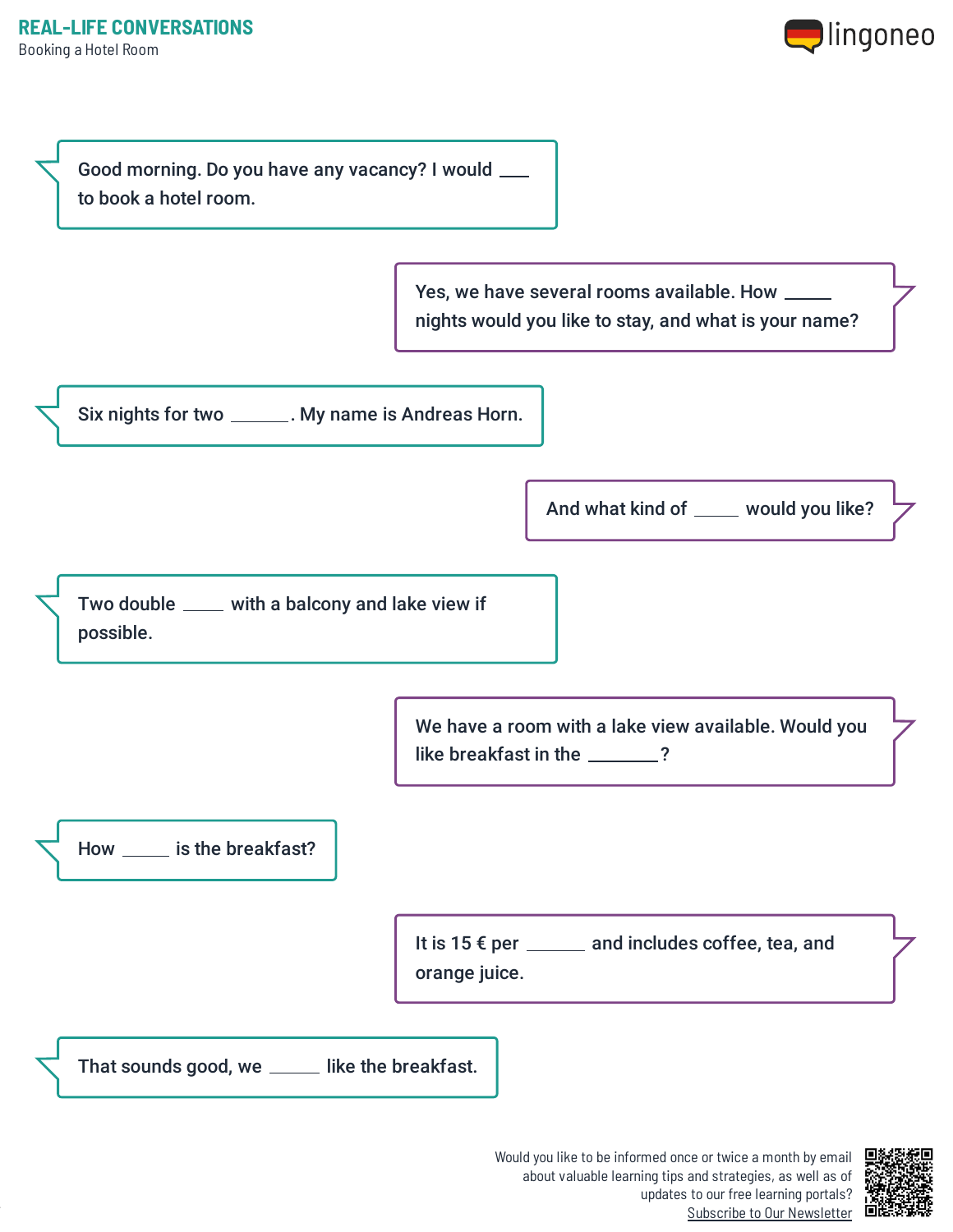

Your total will be 660 € including tax. How would you like to  $\_\$ ?



Here is your \_\_\_\_\_\_\_. You are in room 232 on the second floor. Do you have any more questions?

Yes, is there free parking at the \_\_\_\_?

Yes, we have a parking lot behind the hotel on the right side. Please put this slip in the \_\_\_\_\_\_ on the passenger side. Have a pleasant stay.

Perfect. Thank you!



Practice the [Dialogue](https://www.lingoneo.org/learn-german/page/online-course/page-1838-practice) Online



Listen to the **[Dialogue](https://www.lingoneo.org/wp-content/uploads/media/audio/audio-dialogue/de-en/Booking%20a%20Hotel%20Room%20-%20Dialogue%20(%20lingoneo.org%20).mp3)**